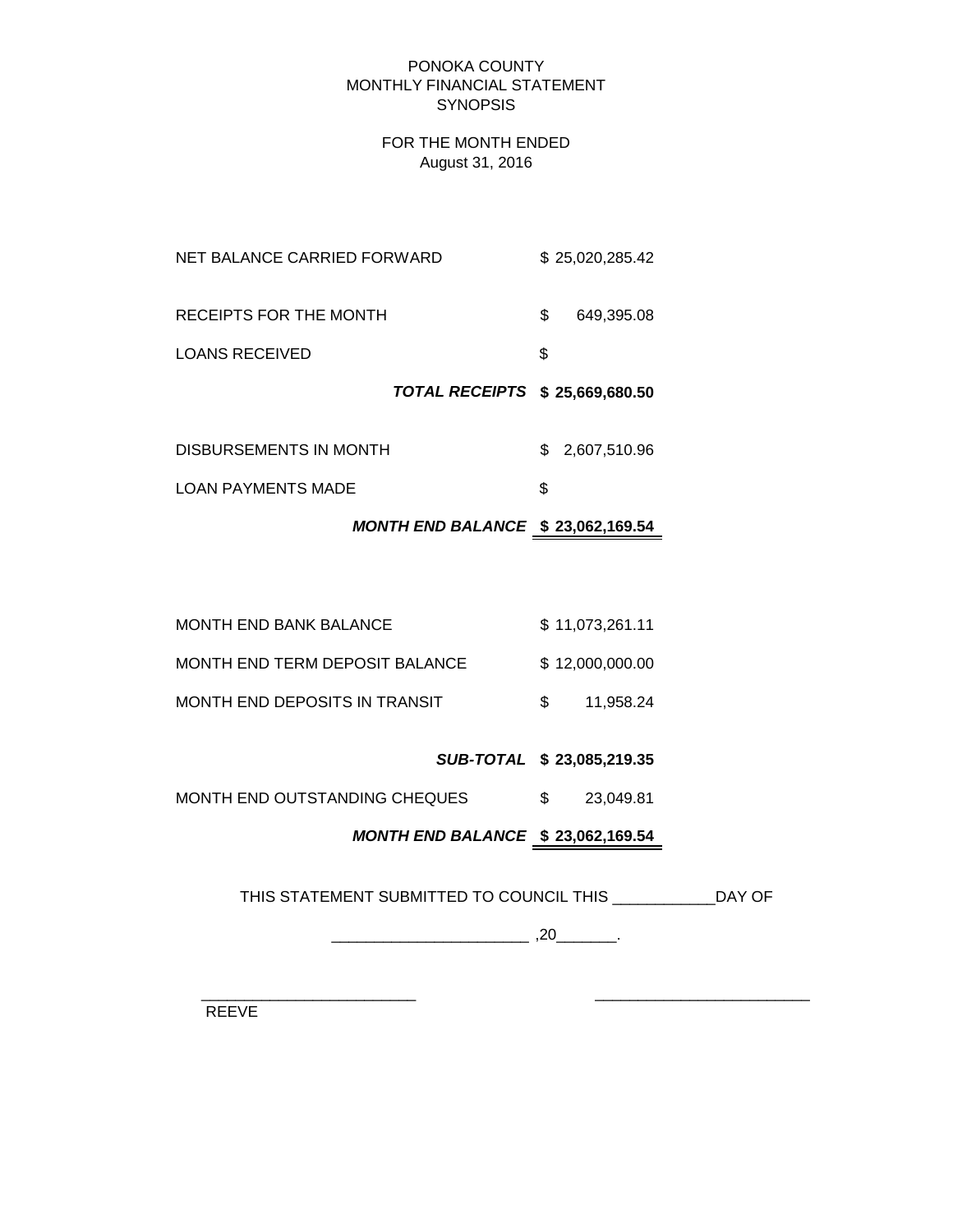#### PONOKA COUNTY MONTHLY FINANCIAL STATEMENT

## FOR THE MONTH ENDED August 31, 2016

|                                                                              |                             | <b>GENERAL</b>         | <b>Previous Month</b>  | <b>PAYROLL</b>       |
|------------------------------------------------------------------------------|-----------------------------|------------------------|------------------------|----------------------|
| NET BALANCE AT END OF PREVIOUS MONTH                                         |                             | \$<br>23,380,038.13 \$ | 16,113,129.83 \$       | 5,000.00             |
| RECEIPTS FOR THE MONTH                                                       |                             | \$<br>383,255.92 \$    | 11,287,867.66 \$       | 255,105.91           |
| <b>ATB TERM</b>                                                              |                             |                        |                        | \$                   |
| <b>SUB TOTAL</b>                                                             |                             | \$<br>23,763,294.05 \$ | 27,400,997.49          | \$<br>260,105.91     |
| LESS:                                                                        |                             |                        |                        |                      |
| <b>CHEQUES ISSUED</b>                                                        |                             | \$<br>2,351,042.21 \$  | 4,020,959.36 \$        | 255,093.05           |
| <b>Bank Charges</b><br><b>INTEREST TO GENERAL</b><br><b>NSF CHARGE BACKS</b> |                             | \$                     | \$                     | 12.86<br>$\mathbf 0$ |
|                                                                              | <b>MONTH END BALANCE</b>    | \$<br>21,412,251.84    | \$<br>23,380,038.13 \$ | 5,000.00             |
| <b>BANK BALANCE AT END OF MONTH</b>                                          |                             | \$<br>9,423,170.85 \$  | 11,520,790.02 \$       | 5,172.56             |
| <b>TERM DEPOSIT BALANCE</b>                                                  |                             | \$<br>12,000,000.00 \$ | 12,000,000.00 -        |                      |
| <b>OUTSTANDING DEPOSITS</b>                                                  |                             | \$<br>11,958.24 \$     | 16,877.26              |                      |
| <b>FROM TRUST ACCOUNTS</b>                                                   |                             | \$                     | \$                     | \$                   |
|                                                                              | <b>SUB-TOTAL</b>            | \$<br>21,435,129.09 \$ | 23,537,667.28 \$       | 5,172.56             |
| LESS:                                                                        |                             |                        |                        |                      |
| <b>OUTSTANDING CHEQUES</b>                                                   |                             | \$<br>22,877.25 \$     | 157,629.15 \$          | 159.70               |
| <b>INTEREST TO GENERAL ACCOUNT</b>                                           |                             |                        |                        | \$<br>12.86          |
|                                                                              | <b>MONTH END BALANCE \$</b> | 21,412,251.84 \$       | 23,380,038.13          | \$<br>5,000.00       |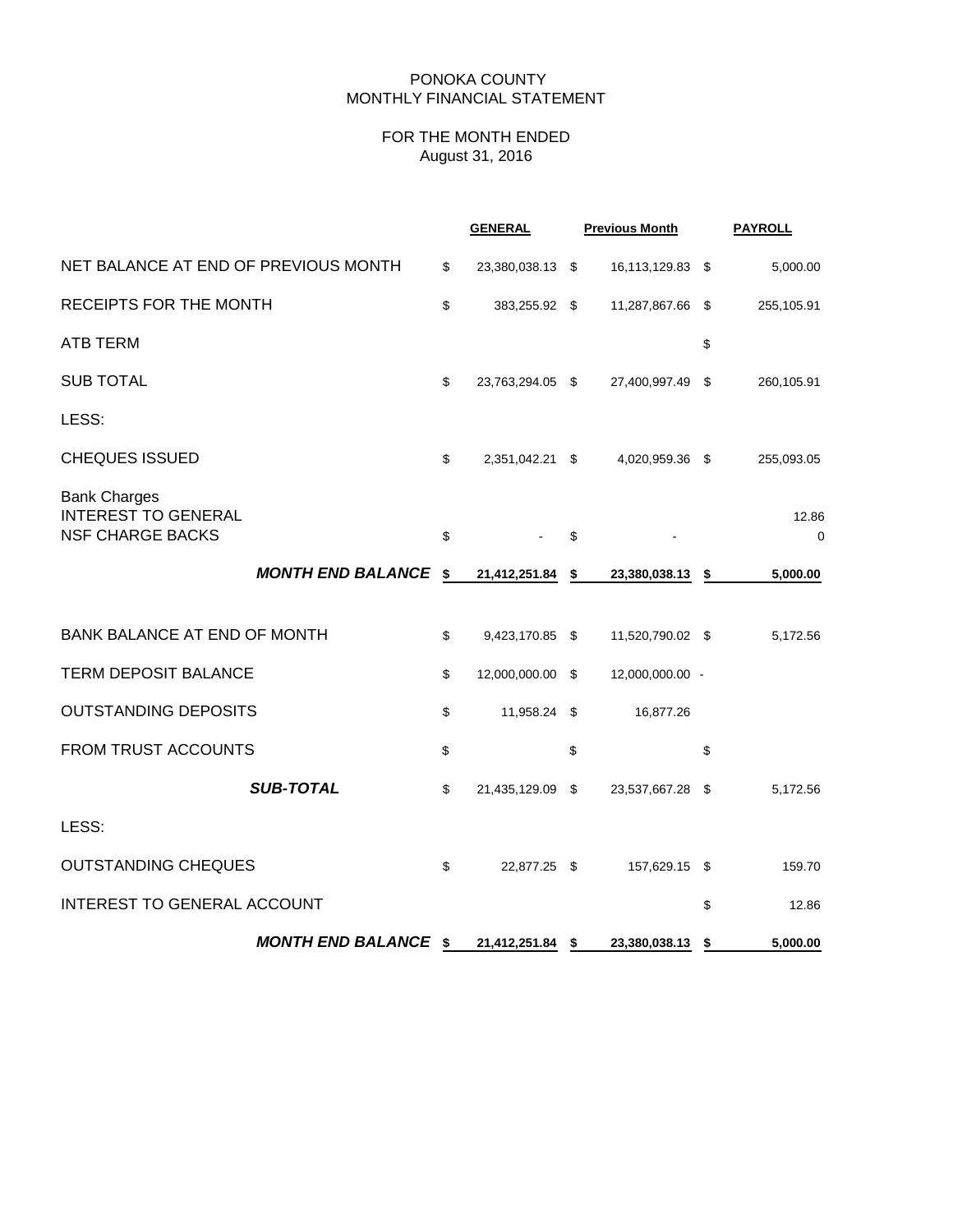### PONOKA COUNTY MONTHLY FINANCIAL STATEMENT

## FOR THE MONTH ENDED August 31, 2016

|                                      |                       | DEVELOPMENT TR. DEVELOPMENT TR. |                | <b>C.C.I.T.F</b> |
|--------------------------------------|-----------------------|---------------------------------|----------------|------------------|
| NET BALANCE AT END OF PREVIOUS MONTH | \$<br>1,161,372.76 \$ | 1,155,683.00 \$                 |                | 349,835.61       |
| RECEIPTS FOR THE MONTH               | \$<br>10,695.55 \$    | 5,689.76 \$                     |                | 263.96           |
| <b>LOANS RECEIVED</b>                | \$                    | \$                              |                |                  |
| <b>SUB-TOTAL</b>                     | \$<br>1,172,068.31 \$ | 1,161,372.76 \$                 |                | 350,099.57       |
| LESS:                                |                       |                                 |                |                  |
| TRANSFER TO GENERAL ACCOUNT          | \$<br>1,349.84 \$     |                                 |                |                  |
| <b>BANK CHARGES</b>                  | $\mathbf 0$           |                                 | 0 <sup>5</sup> | 13.00            |
| <b>RETURNED ITEMS</b>                | \$                    | \$                              | \$             |                  |
| <b>MONTH END BALANCE</b>             | \$<br>1,170,718.47    | \$<br>1,161,372.76              | \$             | 350,086.57       |
| BANK BALANCE AT END OF MONTH         | \$<br>1,170,718.47 \$ | 1,161,372.76 \$                 |                | 350,086.57       |
| TERM DEPOSIT BALANCE                 | \$                    | \$                              | \$             |                  |
| <b>OUTSTANDING DEPOSITS</b>          | $\mathbf 0$           | $\mathbf 0$                     |                | $\mathbf 0$      |
| <b>CASH ON HAND</b>                  | \$                    | \$                              | \$             |                  |
| <b>SUB-TOTAL</b>                     | \$<br>1,170,718.47 \$ | 1,161,372.76 \$                 |                | 350,086.57       |
| LESS:                                |                       |                                 |                |                  |
| <b>TRANSFER TO GENERAL ACCOUNT</b>   |                       |                                 | \$             |                  |
| <b>MONTH END BALANCE \$</b>          | 1,170,718.47 \$       | 1,161,372.76                    | \$             | 350,086.57       |